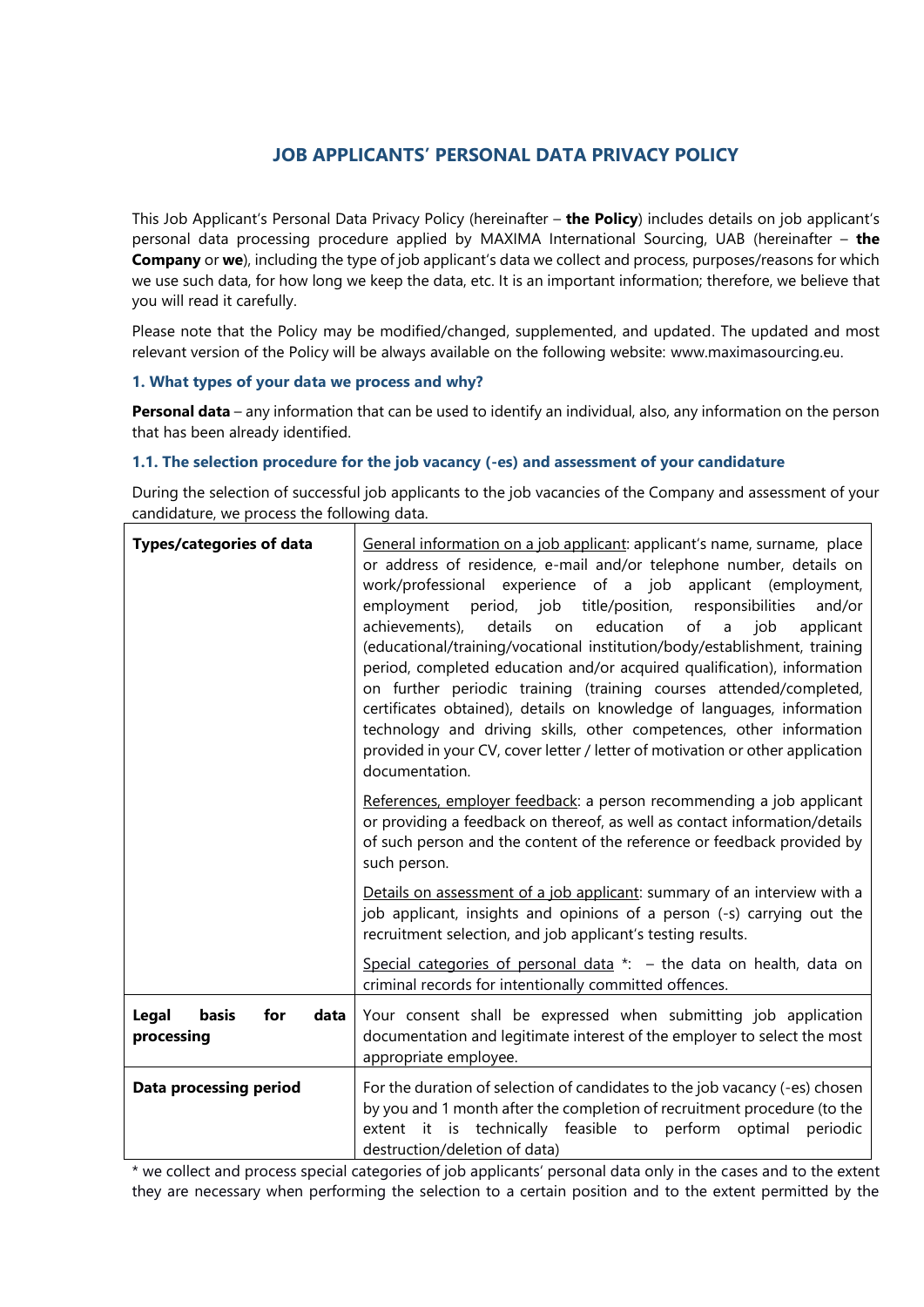applicable legislation. During the recruitment process, we will collect and process data on your health in accordance with the applicable laws, to assess your work capacity/physical performance, the compliance/conformance of a workplace to your health condition and/or your ability/capability to work in the conditions where you are exposed to occupational risk. In any event, we will collect special categories of data during the final stages of selection/recruitment process only.

Your consent to process your data provided in your CV, job applicant's application form and / or other submitted application documentation (resume, cover letter / letter of motivation, etc.) for the purpose provided in the corresponding section of the Policy shall be considered a received when you submit your CV, job applicant's form and / or other documents.

If we receive information about your candidacy and / or your CV and (or) other application documentation from the Labour Exchange of the Republic of Lithuania, employment agencies, job search internet portals, career social networks (e.g. Linkedin) and / or other job search, recruitment/selection entities and / or mediation service providers (agencies), we shall presume that you have received all the necessary information about the processing of your data and you have given your consent to process your data for the relevant entity providing such services, which includes, inter alia, the right to provide your data to potential employers (including the Company), enabling such potential employers to process your data in the selection (-s)/recruitment for the job vacancy (-es) and your candidacy evaluation/assessment process.

We will collect your personal data from other sources only having obtained your separate consent. For example, we will check the references you provide, or will only contact your employer asking for a feedback only if you give us your consent to contact the employer and / or other person specified by you and receive the feedback on you.

If, after the selection for the relevant job vacancy, we will not choose your candidature and we will not enter into a contract of employment with you, all of your personal data collected for the purpose of selection will be destroyed safely unless we obtain your consent for the inclusion of your data in the Company's database of job applicants as described in Section 1.2 of this Policy.

# **1.2. Managing of job applicants' database**

If you wish to be included in the database of our or our corporate group of companies (which includes MAXIMA GROUP, UAB and MAXIMA LT, UAB, FRANMAX, UAB as well as other companies listed on the website www.maximagrupe.eu) job applicants and receive information about the employee searches and selections (recruitment) performed in the future by us or our corporate group of companies, we will process in the job applicant's database the following data about you.

| <b>Types/categories of data</b> | General information on a job applicant: applicant's name, surname, place<br>or address of residence, e-mail and/or telephone number, details on<br>work/professional experience of a job applicant (employment,<br>employment period, job title/position, responsibilities<br>and/or<br>achievements), details on education of a job applicant<br>(educational/training/vocational institution/body/establishment, training<br>period, completed education and/or acquired qualification), information<br>on further periodic training (training courses attended/completed,<br>certificates obtained), details on knowledge of languages, information<br>technology and driving skills, other competences, other information<br>provided in your CV, cover letter / letter of motivation or other application |
|---------------------------------|----------------------------------------------------------------------------------------------------------------------------------------------------------------------------------------------------------------------------------------------------------------------------------------------------------------------------------------------------------------------------------------------------------------------------------------------------------------------------------------------------------------------------------------------------------------------------------------------------------------------------------------------------------------------------------------------------------------------------------------------------------------------------------------------------------------|
|                                 | documentation.<br>References, employer feedback: a person recommending a job applicant<br>or providing a feedback on thereof, as well as contact information/details<br>of such person and the content of the reference or feedback provided by                                                                                                                                                                                                                                                                                                                                                                                                                                                                                                                                                                |
|                                 | such person                                                                                                                                                                                                                                                                                                                                                                                                                                                                                                                                                                                                                                                                                                                                                                                                    |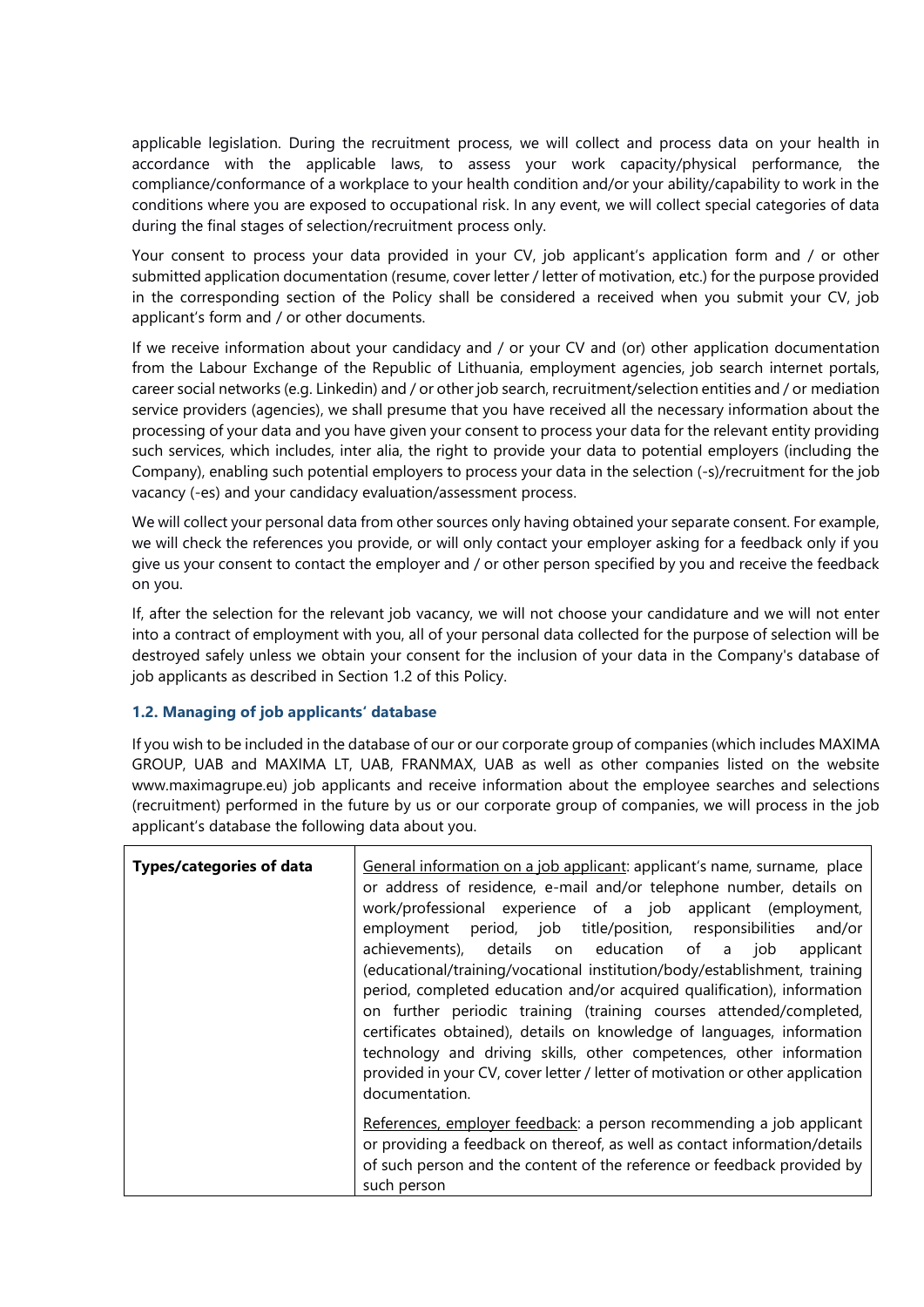|                                                    | Details on assessment of a job applicant: summary of an interview with a<br>job applicant, insights and opinions of a person (-s) carrying out the<br>recruitment selection, and job applicant's testing results. |
|----------------------------------------------------|-------------------------------------------------------------------------------------------------------------------------------------------------------------------------------------------------------------------|
| <b>basis</b><br>Legal<br>for<br>data<br>processing | Your consent                                                                                                                                                                                                      |
| Data processing period                             | One year after the end of selection/recruitment process                                                                                                                                                           |

You are free to disagree with the inclusion of your data at the end of the selection and further processing in the job applicant database, as well as withdraw your consent at any time and request removal of your data from the database of job applicants. Your reluctance to be included in our database of job applicants or the withdrawal of your consent will not prevent you from participating in the selection for the specific job vacancy you are applying for.

## **2. From which sources we collect your personal data**

Usually we collect your data directly from you - when you respond to our job advertisement and / or provide us your CV, job applicant's application form and / or other job applicant's application documentation (CV, cover letter / letter of motivation, etc.).

We can also obtain the information about your candidacy as well as your CV and / or other application documentation from a job search, selection (recruitment) entities and / or mediation service providers (agencies), for example, from the Labour Exchange of the Republic of Lithuania, employment agencies, job search internet portals, specialized career social networks (e.g. Linkedin).

We can also receive certain information about you from third parties, e.g. the persons recommending you, your current or former employers. However, we will only collect such information if you give us your consent to contact your employer and / or other person indicated by you and receive a reference or feedback about you.

# **3. Longer data storage**

Upon termination of the period of processing and storage of your data as set up in herein Policy (i.e. at the end of the selection (recruitment) process or one year after the end of the selection, in case you have given your consent to it), we will destroy your data and, in the cases specified in the Policy, we will reliably and irreversibly depersonalise your data as soon as possible, within a due and reasonable period of time necessary to carry out such an action.

For the period longer than specifically specified in this Policy, your personal data may only be stored if:

- there are reasonable suspicions of an unlawful act that is being investigated;
- your data are necessary for the proper resolution of a dispute, a complaint;
- there are other reasons provided for in the legislation.

In any event, we may maintain your consent and proof of it for a longer period, if necessary, so that we could defend against requests, claims or actions brought against us.

## **4. In what cases and to which third parties we disclose your data?**

We may transfer your data for processing to third parties who assist us in carrying out the selection of job applicants or who provide us the services related with the selection (recruitment), assessment of job applicants and internal management. Such persons may include personnel selection (recruitment) and (or) assessment service providers, database software providers, database management (administration) service providers, data centres, hosting and cloud service providers, etc. In any case, we provide the data processor with only as much data as it is necessary to complete a specific assignment or provide a specific service. Our recruited data processors can process your personal data only according to our instructions and cannot use them for other purposes or transfer to other persons without our consent. In addition, they must ensure the security of your data in accordance with applicable law and written agreements with us.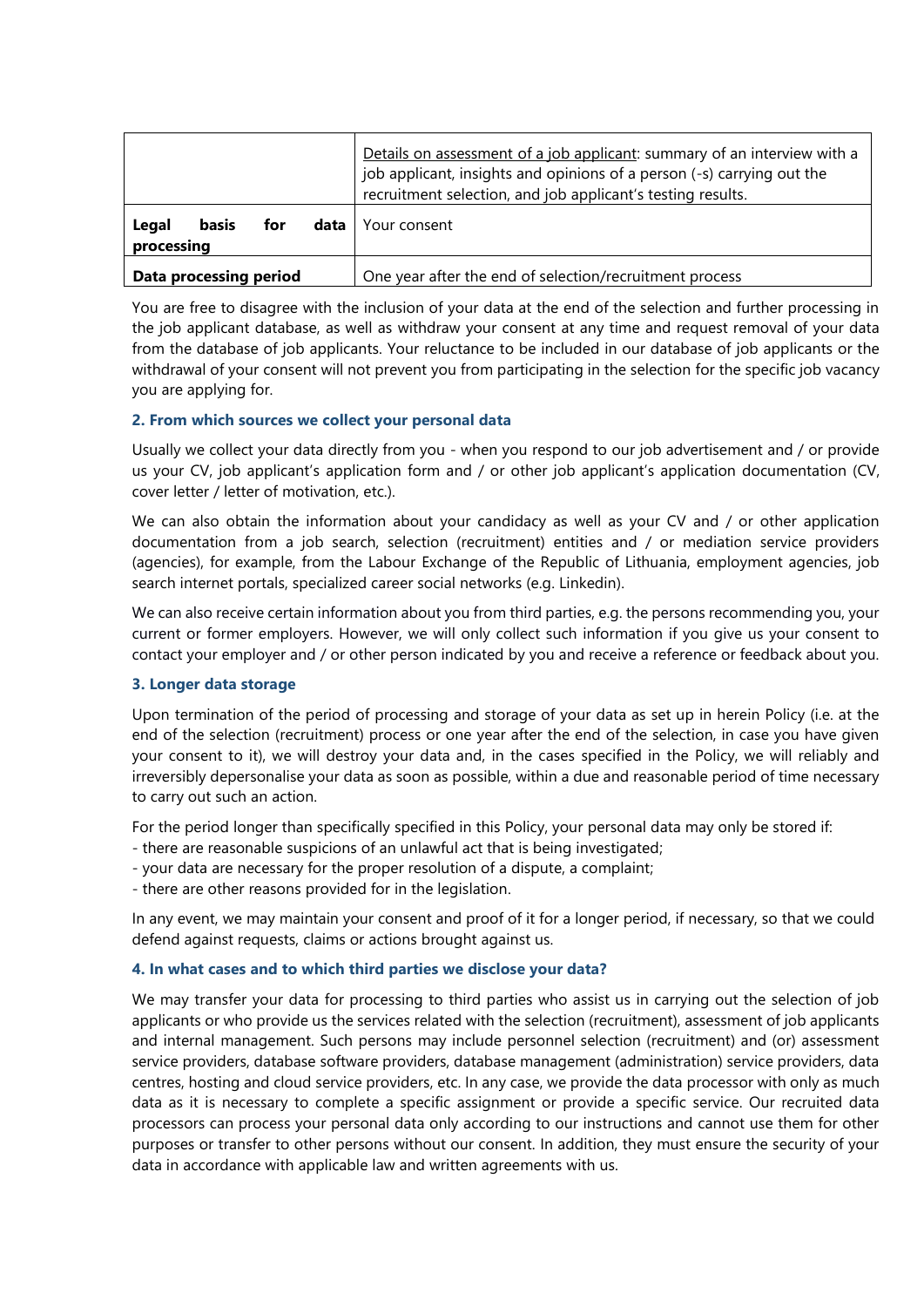If you participate in the selection for a leading position, we can submit your candidacy and your data to our controlling companies, which, in accordance with the procedures applicable in our corporate group of companies, shall participate in the processes of assessment of the job applicants for leading employee positions and /or in career-related decision-making processes.

We can also provide your personal data processed in our job applicants' database to our corporate group companies – MAXIMA GROUP, UAB and MAXIMA LT, UAB, FRANMAX, UAB, etc., if, in our opinion, your candidacy may be suitable for employment in the companies mentioned above.

Data may also be provided to the competent [public] authorities and bodies or law enforcement agencies, e.g. the police, law enforcement authorities or supervisory bodies, however, only upon request of thereof and only when required by applicable law or in the cases and under the procedures prescribed by law to ensure our rights, the security of our customers, employees and resources, to bring against, submit, and protect/defend the legal requirements.

#### **5. In which territories and jurisdictions we process your personal data**

We do not currently intend to transfer and we do not transfer to your personal data to the processors or recipients in the third countries.

## **6. What rights you are entitled to by data protection laws and how you can enjoy these rights?**

**The right of access to your personal data which we process**: You are entitled to receive our confirmation that we process your personal data, as well as the right to access your personal data processed by us and the information about the purposes of data processing, the categories (types) of the data processed, the categories of recipients of data, the period of data processing, and the sources of data obtainment.

**The right for any inaccuracies in personal data to be corrected**: If the data submitted to us in your job application documentation has changed or you believe that the information we process about you is inaccurate or incorrect, you have the right to request that information be amended, revised or corrected.

**The right to withdraw the consent**: You have the right to cancel your consent at any time and request to stop any further processing of your personal data that is carried out on the basis of consent.

**The right to make a complaint**: If you believe that we process your data in breach/violation of the requirements of data protection law, we will always ask you to contact us directly first. Should you be not satisfied with our proposed solution to the problem or, in your opinion, we will not take action as required by your request, you will have the right to file a complaint with the supervisory authority, which in the Republic of Lithuania is the State Data Protection Inspectorate (A. Juozapavičiaus g. 6, 09310 Vilnius; tel. (8 5) 271 2804, 279 1445; e-mail: [ada@ada.lt\)](mailto:ada@ada.lt).

**The right to have information/data deleted (the right to be 'forgotten')**: In certain circumstances specified in the data processing legislation (when the processing of personal data is carried out unlawfully/illegally, the reason for the processing of data has gone, etc.), you have the right to request that we delete your personal data.

**The right to restrict the processing of the data**: In certain circumstances specified in the data processing legislation (when the processing of personal data is carried out unlawfully/illegally, you dispute the accuracy of the data, you have filed an objection to the processing of data on the basis of our legitimate interest, etc.), you also have the right to restrict the processing of your data.

**The right to portability of the data**: You have the right to transfer the data we process by applying automated tools (applies only to your data processed in job applicant database) to another data controller. The data you wish to transfer, we will provide to you in the format generally used in our systems and computer-readable, and when requested by you and technically feasible, we will forward the data directly to another data controller, specified by you.